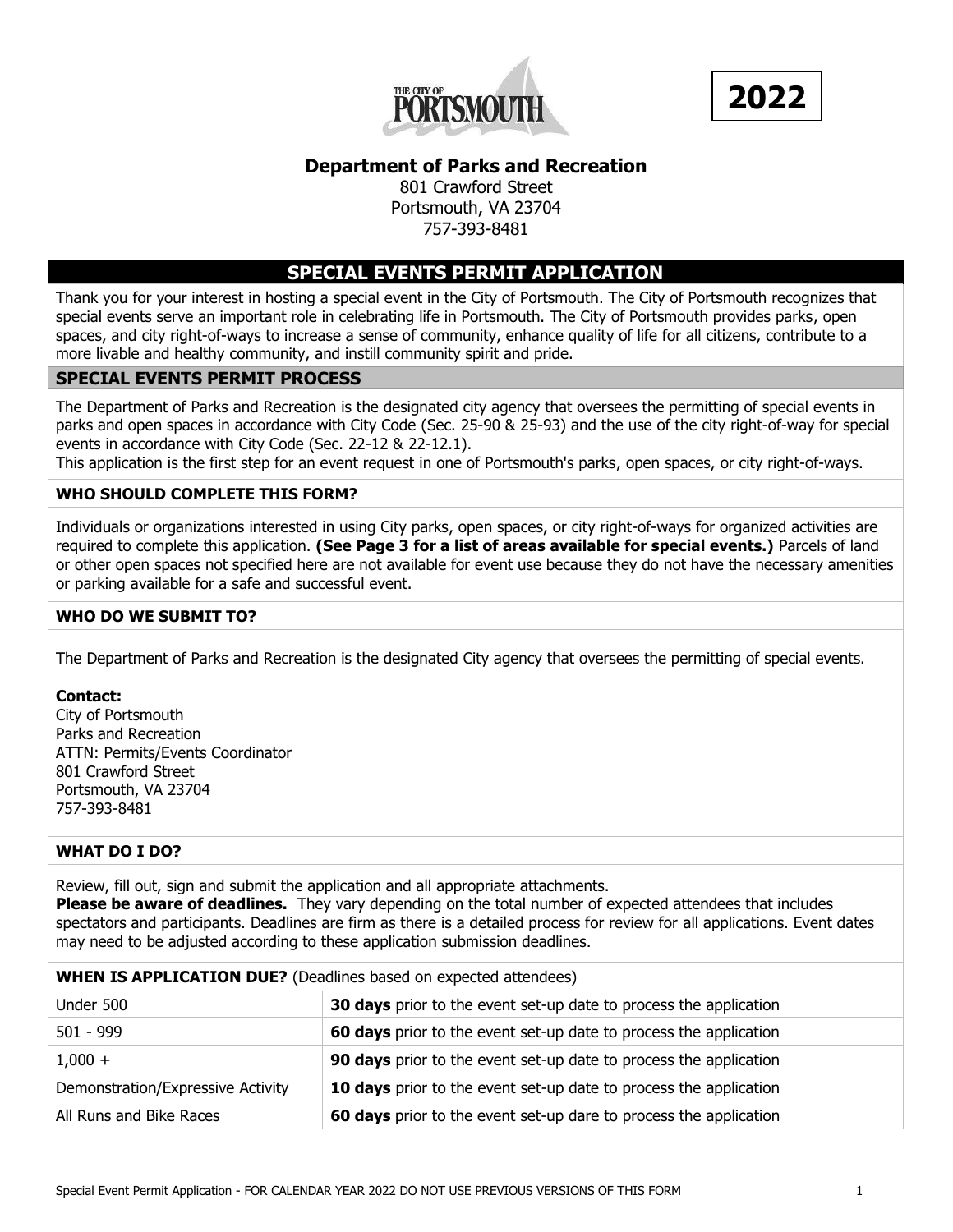



# **SPECIAL EVENTS PERMIT APPLICATION**

#### **WHAT ARE THE COSTS?**

Upon submission, all applicants are required to pay a non-refundable application fee. The fee will need to be paid at the time of submission for the application to be considered. **Applications received without the fee will not be processed until the fee is received. The non-refundable application fee for special events is \$25 for oneday events and \$50 for events lasting more than one day up to a three day maximum.**

#### **The non-refundable application fee for parades and assemblies is \$50.**

**Effective July 2017, there is an additional \$500 rental fee for special events at Portside, High Street Landing, Festival Park open area (outside of the pavilion grounds), Portside Park (old Holiday Inn site), and City Park. The fee will need to be paid upon submission of the application.**

Please be aware that any costs to cover City services or equipment may be estimated and actual costs will be passed onto the event organizer. The permittee shall be responsible for the cost incurred by the City in providing services for special events and may be required to place a deposit in advance based on the total cost of city services for the event.

#### **WHAT HAPPENS NEXT?**

Once the application is received and processed, the Department of Parks and Recreation will contact you. Your application will be routed to various City departments and applicable organizations to screen for compliance with City ordinances and policies.

The reviewing departments include, but are not limited to, representatives from the City Manager's Office, Parking, Police, Fire, Health Department, Commissioner of Revenue, Engineering, General Services, Risk Management, and Parks, Recreation, & Tourism. Applicants will be given prompt feedback on all requirements pertaining to permits, licenses, fees and deadlines necessary for their events by the Parks and Recreation representative.

Once approved by the various departments, you will be asked to comply with the requirements set out in a follow up letter and on this application. This will include the requirement to submit a **Certificate of Insurance along with the required Additional Insured Endorsement** page **30 days prior** to the event date naming the City of Portsmouth as an Additional Named Insured. No permits will be issued if these steps are not followed.

## **INSURANCE INFORMATION AND INDEMNITY PROVISION**

The Applicant agrees to procure and maintain at all times during the event at its sole expense, commercial general liability insurance to include public liability coverage **(and liquor liability if applicable)** applying to the use and occupancy of the premises from an insurer acceptable to the City, licensed and authorized to do business in the Commonwealth of Virginia. Such insurance shall have a **minimum Combined Single Limit of Liability of at least One Million Dollars (\$1,000,000.00) per occurrence.**

All such policies shall be written to apply to all bodily injury, property damage, personal injury losses and shall be endorsed to include as additional insured (note that the specific language below must appear on the certificate):

**"The City of Portsmouth, including its elected and appointed officials, employees, and volunteers shall be named as an additional insured and the required insurance coverage shall be primary coverage and provide contractual liability coverage. The Applicant shall immediately provide notice of cancellation or non-renewal of insurance to the City of Portsmouth in writing upon being notified of said cancellation or non-renewal by the insured. In the event of cancellation, the Applicant shall promptly provide replacement insurance naming the City as an Additional Insured."**

The Additional Insured Endorsement must appear on the applicable CG form, i.e. CG 20 10, CG 20 26, CG 20 33, or CG 20 37 for GL and CA 20 48 for Auto, and the endorsement must be attached to the Certificate of Insurance and must properly reference the above language.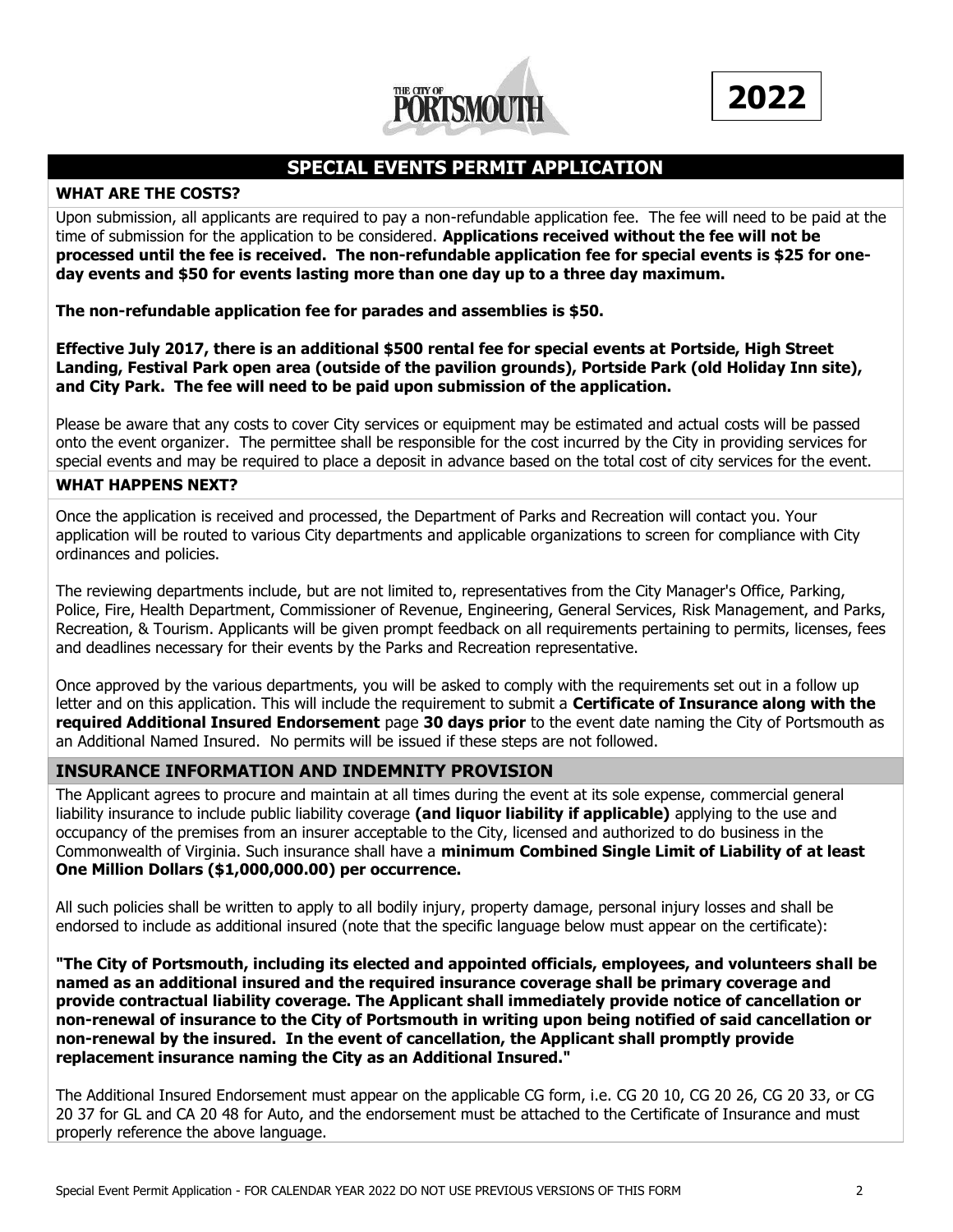



# **SPECIAL EVENTS PERMIT APPLICATION**

## **AREAS AVAILABLE FOR SPECIAL EVENTS**

Below is a listing of areas that are available for special events. Parcels of land or other open spaces not specified are not available for event use because they do not have the necessary amenities or parking available for a safe and successful event.

If your event involves use of a city right-of-way and includes the use of property not owned by you or your organization, please attach a letter of permission from the property owner. **Festival Parks:** (open to the public)

| Portside<br><b>High Street Landing</b><br>Festival Park open area (outside of the pavilion grounds)<br>Portside Park (old Holiday Inn site)<br>Afton Square                                                                                                                                                                                                                                                                                                       |  |                                                                                                                                                                                                                                                               |                                                                                                                                                                                                                                        |  |  |  |  |  |
|-------------------------------------------------------------------------------------------------------------------------------------------------------------------------------------------------------------------------------------------------------------------------------------------------------------------------------------------------------------------------------------------------------------------------------------------------------------------|--|---------------------------------------------------------------------------------------------------------------------------------------------------------------------------------------------------------------------------------------------------------------|----------------------------------------------------------------------------------------------------------------------------------------------------------------------------------------------------------------------------------------|--|--|--|--|--|
| <b>Community Parks:</b><br><b>EXPECTED ATTENDANCE OF 200 or less</b>                                                                                                                                                                                                                                                                                                                                                                                              |  | sponsored by or with the Civic League in that neighborhood                                                                                                                                                                                                    | Neighborhood Parks: Events at these parks/open space typically are                                                                                                                                                                     |  |  |  |  |  |
| Washington & London Park<br>Eighth & Jefferson Park<br><b>Fountain Park</b><br>Maplewood Park<br>Neighborhood Facility open space<br>Portsmouth City Park [event permit requires<br>rental of associated picnic shelter(s)]                                                                                                                                                                                                                                       |  | North & Dinwiddie Park<br><b>Owens Creek Park</b><br><b>Scotts Creek Park</b><br>Ebony Heights Park<br>Waterview open space triangles<br>Lake Shores open space<br>Cavalier Manor open space<br>Douglass Park open space<br>Stone Mill/Hidden Cove open space | attendance 200 or less<br>attendance 200 or less<br>attendance 200 or less<br>attendance 200 or less<br>attendance 200 or less<br>attendance 300 or less<br>attendance 300 or less<br>attendance 300 or less<br>attendance 300 or less |  |  |  |  |  |
| <b>Special Park:</b>                                                                                                                                                                                                                                                                                                                                                                                                                                              |  |                                                                                                                                                                                                                                                               | <b>Special conditions apply. Contact</b>                                                                                                                                                                                               |  |  |  |  |  |
| Paradise Creek Nature Park                                                                                                                                                                                                                                                                                                                                                                                                                                        |  | Expected attendance of 100 or less only                                                                                                                                                                                                                       | <b>Parks and Recreation for details.</b>                                                                                                                                                                                               |  |  |  |  |  |
| <b>GENERAL INFORMATION</b>                                                                                                                                                                                                                                                                                                                                                                                                                                        |  |                                                                                                                                                                                                                                                               |                                                                                                                                                                                                                                        |  |  |  |  |  |
| Please type or print clearly when completing the application.                                                                                                                                                                                                                                                                                                                                                                                                     |  |                                                                                                                                                                                                                                                               |                                                                                                                                                                                                                                        |  |  |  |  |  |
| The information in this form will be used to determine final fees and the eligibility for the permit requested. Please be sure that<br>all information provided is accurate. Indicate N/A if the item doesn't pertain to your event. Do not leave any items<br>blank. Incomplete applications will be returned. Misrepresentation or deviation from the final permit conditions can<br>result in immediate revocation of the permit and halting of the event.     |  |                                                                                                                                                                                                                                                               |                                                                                                                                                                                                                                        |  |  |  |  |  |
| Permit applications must be submitted by deadlines listed and must be accompanied by the nonrefundable application fee<br>of \$25 for one-day events and \$50 for events lasting more than one day up to a three day maximum. An<br>additional \$500 rental fee for Portside, High Street Landing, Festival Park open area (outside of the pavilion<br>grounds), Portside Park (old Holiday Inn Site), and City Park must be paid upon submission of application. |  |                                                                                                                                                                                                                                                               |                                                                                                                                                                                                                                        |  |  |  |  |  |
| Checks should be made out to Portsmouth City Treasurer.                                                                                                                                                                                                                                                                                                                                                                                                           |  |                                                                                                                                                                                                                                                               |                                                                                                                                                                                                                                        |  |  |  |  |  |
| Submit the completed and signed application and any required attachments to the Department of Parks Recreation, and<br>Tourism before the deadlines listed on Page 1. Enclose a detailed layout drawing of the event area and/or event<br>route with the application. Applications submitted without a layout drawing will not be reviewed until the<br>layout is received.                                                                                       |  |                                                                                                                                                                                                                                                               |                                                                                                                                                                                                                                        |  |  |  |  |  |
| You are also required to submit a Certificate of Insurance 30 days prior to the event date. No permits will be issued                                                                                                                                                                                                                                                                                                                                             |  |                                                                                                                                                                                                                                                               |                                                                                                                                                                                                                                        |  |  |  |  |  |

**without the required Certificate of Insurance and Additional Insured Endorsement page.**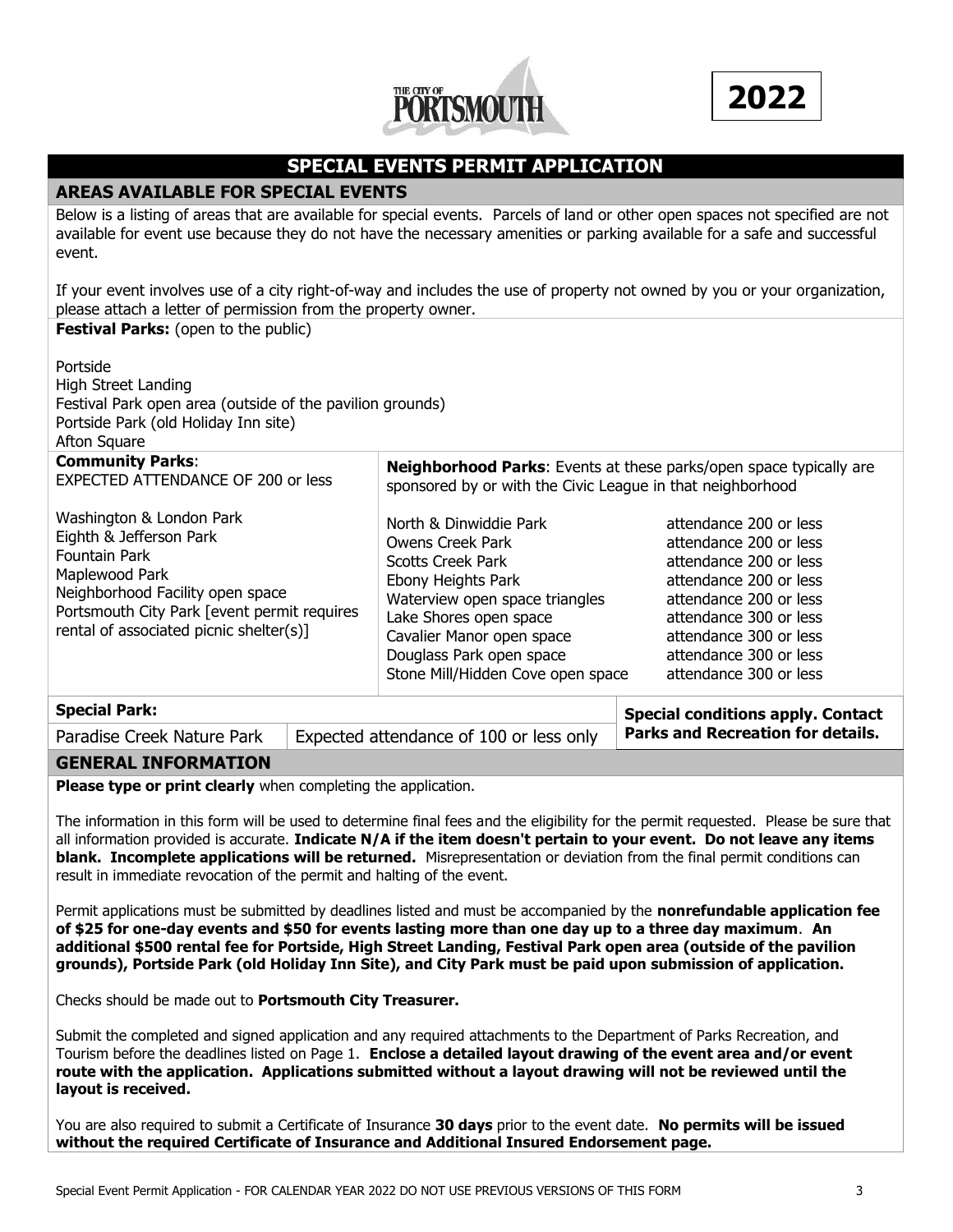



| <b>SPECIAL EVENTS PERMIT APPLICATION</b>                                                                                                   |                                                 |                |                                                                                                                       |         |               |                               |                 |                                                                                             |                             |           |                                       |
|--------------------------------------------------------------------------------------------------------------------------------------------|-------------------------------------------------|----------------|-----------------------------------------------------------------------------------------------------------------------|---------|---------------|-------------------------------|-----------------|---------------------------------------------------------------------------------------------|-----------------------------|-----------|---------------------------------------|
|                                                                                                                                            |                                                 | Year           | Month                                                                                                                 | Number  |               |                               |                 | Application Fee Paid? $\Box$ Yes                                                            |                             |           | No                                    |
| <b>OFFICE</b><br><b>USE</b>                                                                                                                | Permit Number:                                  |                | <u> 1999 – Albert Albert III, prestavlja predstavlja predstavlja predstavlja predstavlja predstavlja predstavlja </u> |         |               |                               |                 | Date Rec'd Check #                                                                          |                             |           |                                       |
| <b>ONLY</b>                                                                                                                                |                                                 |                | Contact Person: New York Contact Person:                                                                              |         |               |                               |                 | Insurance: Date Received                                                                    |                             |           |                                       |
|                                                                                                                                            |                                                 |                |                                                                                                                       |         |               |                               |                 |                                                                                             |                             |           |                                       |
|                                                                                                                                            |                                                 |                | <b>APPLICANT INFORMATION</b> Applicant is the contact person or event organizer for the event submitted               |         |               |                               |                 |                                                                                             |                             |           |                                       |
| Applicant's Name:                                                                                                                          |                                                 |                |                                                                                                                       |         |               |                               |                 |                                                                                             | Date of Submission:         |           |                                       |
| Organization:                                                                                                                              |                                                 |                |                                                                                                                       |         |               |                               | E-mail:         |                                                                                             |                             |           |                                       |
| Street address:                                                                                                                            |                                                 |                |                                                                                                                       | City:   |               |                               |                 | State:                                                                                      |                             | ZIP:      |                                       |
| Day                                                                                                                                        |                                                 | Phone Type:    |                                                                                                                       | Evening |               |                               |                 | Phone Type:                                                                                 |                             |           | Fax:                                  |
| Phone:                                                                                                                                     |                                                 |                | $\Box$ Work $\Box$ Cell $\Box$ Home                                                                                   | Phone:  |               |                               |                 | $\Box$ Work $\Box$ Cell $\Box$ Home                                                         |                             |           |                                       |
| with non-profit status?                                                                                                                    | Do you represent an organization                |                | Yes $\Box$<br>No $\square$                                                                                            |         |               |                               |                 | If yes, please attach a copy of non-profit<br>certificate or provide identification number. |                             |           |                                       |
|                                                                                                                                            | <b>EVENT INFORMATION</b>                        |                |                                                                                                                       |         |               |                               |                 |                                                                                             |                             |           |                                       |
| Event Name:                                                                                                                                |                                                 |                |                                                                                                                       |         |               |                               |                 |                                                                                             |                             |           |                                       |
|                                                                                                                                            |                                                 |                | Requested event location (Name of Park/Address/Streets desired):                                                      |         |               |                               |                 |                                                                                             |                             |           |                                       |
|                                                                                                                                            |                                                 |                |                                                                                                                       |         |               |                               |                 |                                                                                             |                             |           |                                       |
|                                                                                                                                            | This event is a  (Please check all that apply): |                |                                                                                                                       |         |               |                               |                 |                                                                                             |                             |           |                                       |
| $\Box$ Picnic                                                                                                                              | $\Box$ Festival                                 | $\Box$ Concert | $\Box$ Parade                                                                                                         |         |               | Run/Walk/Bike/Auto Procession |                 |                                                                                             |                             |           |                                       |
|                                                                                                                                            |                                                 |                | $\Box$ Demonstration/Expressive Activity $\Box$ Public Assembly $\Box$ Other (specify)                                |         |               |                               |                 |                                                                                             |                             |           |                                       |
|                                                                                                                                            |                                                 |                | Event Organizer/Sponsor is a $\Box$ Community/Civic Group                                                             |         | $\Box$ Church |                               | $\Box$ Business |                                                                                             |                             |           | $\Box$ Individual                     |
|                                                                                                                                            |                                                 |                |                                                                                                                       |         |               |                               |                 |                                                                                             | $\Box$ Business Association |           |                                       |
| $\Box$ Other (specify)                                                                                                                     |                                                 |                |                                                                                                                       |         |               |                               |                 |                                                                                             |                             |           |                                       |
| Setup Time<br><b>Start Time</b><br>End Time<br>Breakdown Time<br>Event Date                                                                |                                                 |                |                                                                                                                       |         |               |                               |                 |                                                                                             |                             |           |                                       |
|                                                                                                                                            |                                                 |                |                                                                                                                       |         |               |                               |                 |                                                                                             |                             |           |                                       |
|                                                                                                                                            |                                                 |                |                                                                                                                       |         |               |                               |                 |                                                                                             |                             |           |                                       |
|                                                                                                                                            |                                                 |                |                                                                                                                       |         |               |                               |                 |                                                                                             |                             |           |                                       |
|                                                                                                                                            |                                                 |                |                                                                                                                       |         |               |                               |                 |                                                                                             |                             |           |                                       |
| Rain Date(s)/ Time(s):                                                                                                                     |                                                 |                |                                                                                                                       |         |               |                               |                 |                                                                                             |                             |           |                                       |
|                                                                                                                                            |                                                 |                |                                                                                                                       |         |               |                               |                 |                                                                                             |                             |           |                                       |
|                                                                                                                                            |                                                 |                | How many total attendees are expected? (participants and spectators): $\Box$ 0-150                                    |         |               |                               |                 | $\Box$ 150-500                                                                              | $\Box$ 500-1000             |           | $\Box$ 1000+                          |
| Please indicate how many times this event has been hosted<br>$\Box$ 2-4 Times<br>$\Box$ 5+ Times<br>$\Box$ 1 <sup>st</sup> Time<br>before: |                                                 |                |                                                                                                                       |         |               |                               |                 |                                                                                             |                             |           |                                       |
| Where?                                                                                                                                     |                                                 |                |                                                                                                                       |         |               |                               |                 |                                                                                             |                             |           |                                       |
| Does your event include any of the following? Check all that apply and indicate the amount next to each)                                   |                                                 |                |                                                                                                                       |         |               |                               |                 |                                                                                             |                             |           |                                       |
| $\Box$ Animals $\Box$ Vehicles (Cars, Motorcycles, Bikes, etc.) $\Box$<br>Walking Units<br>Banners/Signage/Picket Signs _____              |                                                 |                |                                                                                                                       |         |               |                               |                 |                                                                                             |                             |           |                                       |
|                                                                                                                                            |                                                 |                |                                                                                                                       |         |               |                               |                 |                                                                                             |                             |           |                                       |
|                                                                                                                                            |                                                 |                | Will admission be charged for the event? $\Box$ Yes<br>$\Box$ No                                                      |         |               |                               |                 |                                                                                             |                             |           | Will the proceeds of the event be     |
|                                                                                                                                            |                                                 |                | Note also that certain parks are only available for events that are open to the                                       |         |               |                               |                 |                                                                                             |                             |           | donated to a non-profit organization? |
| general public.                                                                                                                            |                                                 |                |                                                                                                                       |         |               |                               |                 |                                                                                             | $\Box$ Yes                  | $\Box$ No |                                       |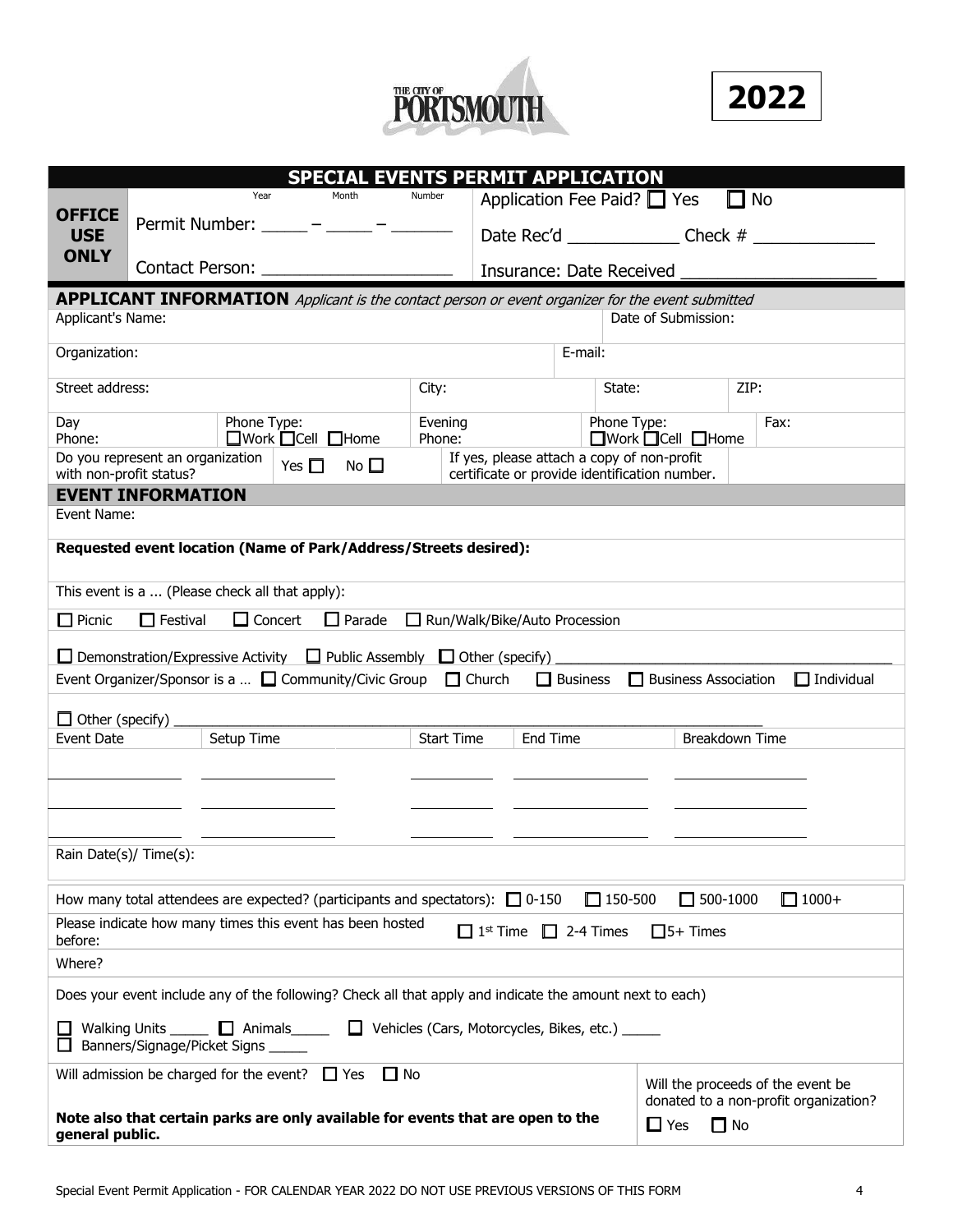



| <b>SPECIAL EVENTS PERMIT APPLICATION</b>                                                                                                                                                                                                            |  |                                 |  |  |              |                    |           |                         |                     |                   |                    |
|-----------------------------------------------------------------------------------------------------------------------------------------------------------------------------------------------------------------------------------------------------|--|---------------------------------|--|--|--------------|--------------------|-----------|-------------------------|---------------------|-------------------|--------------------|
| Please note that solicitation of contributions outside of event area is not permitted at any time during the event.<br>(City Code Section 25-98)                                                                                                    |  |                                 |  |  |              |                    |           |                         |                     |                   |                    |
| Please mark all of the following that apply to your event:                                                                                                                                                                                          |  |                                 |  |  |              |                    |           |                         |                     |                   |                    |
| $\Box$ Other:<br>$\Box$ Alcohol (ABC permit required)<br>$\Box$ Tents<br>□ Live Music/Band/PA System                                                                                                                                                |  |                                 |  |  |              |                    |           |                         |                     |                   |                    |
| $\Box$ Food Vendors                                                                                                                                                                                                                                 |  | $\Box$ Non-food Vendors         |  |  |              | $\Box$ Staging     |           |                         |                     |                   |                    |
| <b>EQUIPMENT</b> (Attach additional sheets if necessary)                                                                                                                                                                                            |  |                                 |  |  |              |                    |           |                         |                     |                   |                    |
| Note that if you are requesting equipment loan from the City of Portsmouth, you must complete an Equipment Loan Application in addition to this form.                                                                                               |  |                                 |  |  |              |                    |           |                         |                     |                   |                    |
| <b>TENTS:</b> Please give an overview of your tent plan. List type (by usage code), number, and size(s) of tents to be erected.                                                                                                                     |  |                                 |  |  |              |                    |           |                         |                     |                   |                    |
| <b>Tent Usage Codes: <math>C</math></b> - Cooking underneath $R$ – Retail Sales $O$ - Other                                                                                                                                                         |  |                                 |  |  |              |                    |           |                         |                     |                   |                    |
| Tent Usage Code                                                                                                                                                                                                                                     |  | Number of Tents                 |  |  | <b>Sizes</b> |                    |           | Supplier                |                     |                   |                    |
|                                                                                                                                                                                                                                                     |  |                                 |  |  |              |                    |           |                         |                     |                   |                    |
|                                                                                                                                                                                                                                                     |  |                                 |  |  |              |                    |           |                         |                     |                   |                    |
| <b>STAGE:</b>                                                                                                                                                                                                                                       |  |                                 |  |  |              |                    |           |                         |                     |                   |                    |
| Size                                                                                                                                                                                                                                                |  | Supplier                        |  |  |              |                    |           |                         |                     | Phone Number      |                    |
|                                                                                                                                                                                                                                                     |  |                                 |  |  |              |                    |           |                         |                     |                   |                    |
| SOUND/LIGHTING:                                                                                                                                                                                                                                     |  |                                 |  |  |              |                    |           |                         |                     |                   |                    |
| <b>Type</b>                                                                                                                                                                                                                                         |  | Supplier                        |  |  |              |                    |           |                         | <b>Phone Number</b> |                   |                    |
|                                                                                                                                                                                                                                                     |  |                                 |  |  |              |                    |           |                         |                     |                   |                    |
| Briefly describe any type of entertainment planned:                                                                                                                                                                                                 |  |                                 |  |  |              |                    |           |                         |                     |                   |                    |
| Please list any other equipment or setups for the event: Please note that rides of any sort and residential bounce houses are<br>not permitted. Only commercial bounce houses are permitted.                                                        |  |                                 |  |  |              |                    |           |                         |                     |                   |                    |
| <b>SECURITY</b> Describe your plans for security at your event (Attach additional sheets if necessary)                                                                                                                                              |  |                                 |  |  |              |                    |           |                         |                     |                   |                    |
| Security plan will need final approval by Portsmouth Police Department and they have final say in appropriate number<br>and type of security personnel required. Costs associated with security are the sole responsibility of the event organizer. |  |                                 |  |  |              |                    |           |                         |                     |                   |                    |
| Please describe your security plan:                                                                                                                                                                                                                 |  |                                 |  |  |              |                    |           |                         |                     |                   |                    |
| Uniformed presence<br>provided by:                                                                                                                                                                                                                  |  | $\Box$ Off duty police officers |  |  |              | Sheriff's Deputies |           | $\Box$ Private security |                     | $\Box$ Volunteers | $\Box$ Hired staff |
| Times:                                                                                                                                                                                                                                              |  |                                 |  |  |              |                    | How many: |                         |                     |                   |                    |
| If you have already made contact with someone about security, provide the contact name and number:                                                                                                                                                  |  |                                 |  |  |              |                    |           |                         |                     |                   |                    |
| Phone Number:<br>Name:                                                                                                                                                                                                                              |  |                                 |  |  |              |                    |           |                         |                     |                   |                    |
| Please list any items that will be left overnight. (Note that the event organizer is solely responsible for items left on the property. The City assumes<br>no responsibility for items of personal property at the location at any time.)          |  |                                 |  |  |              |                    |           |                         |                     |                   |                    |
| Traffic Control (Required for Use of Right-of-Way. Please check all that apply.)                                                                                                                                                                    |  |                                 |  |  |              |                    |           |                         |                     |                   |                    |
| □ Signs/Cones/Barriers (from City Sign Shop)<br>Police Assistance for Traffic or Crowd Control                                                                                                                                                      |  |                                 |  |  |              |                    |           |                         |                     |                   |                    |
| <b>MEDICAL</b> (Attach additional sheets if necessary)                                                                                                                                                                                              |  |                                 |  |  |              |                    |           |                         |                     |                   |                    |
| Please describe your medical plan in detail:                                                                                                                                                                                                        |  |                                 |  |  |              |                    |           |                         |                     |                   |                    |
|                                                                                                                                                                                                                                                     |  |                                 |  |  |              |                    |           |                         |                     |                   |                    |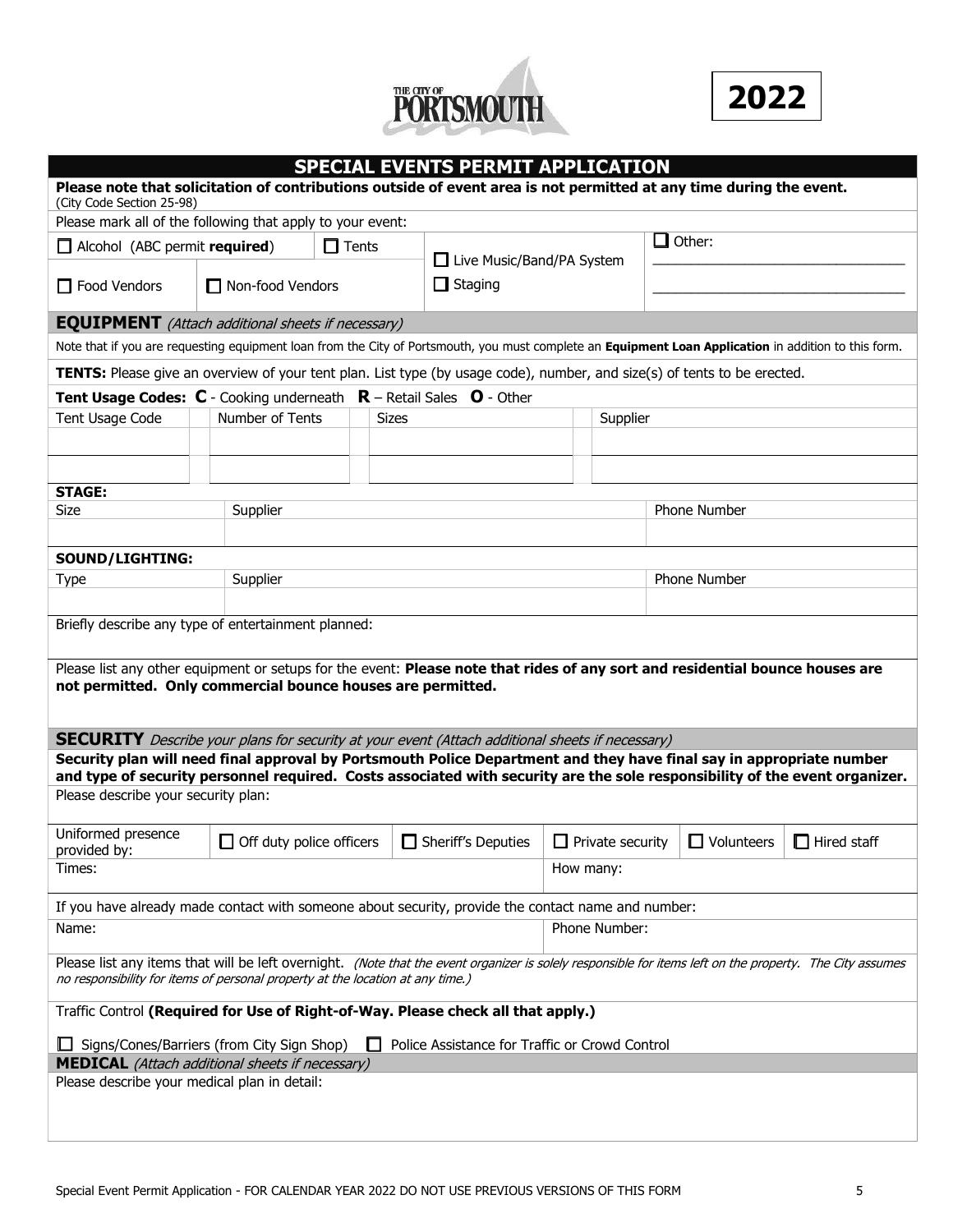



|                                                                                                                                                                                                       |                     | <b>SPECIAL EVENTS PERMIT APPLICATION</b> |                       |                                        |                                                                                                                                                                                                                                                                                                                                                                                                                        |
|-------------------------------------------------------------------------------------------------------------------------------------------------------------------------------------------------------|---------------------|------------------------------------------|-----------------------|----------------------------------------|------------------------------------------------------------------------------------------------------------------------------------------------------------------------------------------------------------------------------------------------------------------------------------------------------------------------------------------------------------------------------------------------------------------------|
| <b>VENDOR INFORMATION</b> (Attach additional sheets if necessary)<br>A vendor is ANYONE who is serving, selling, or sampling food, beverages, or merchandise.                                         |                     |                                          |                       |                                        |                                                                                                                                                                                                                                                                                                                                                                                                                        |
| $(393 - 8836)$                                                                                                                                                                                        |                     |                                          |                       |                                        | Food: Each and every food vendor must provide proof of proper insurance and meet the requirements of the Commissioner of Revenue's<br>Office, Health Department, and Fire Marshal including obtaining any licenses/permits required. License verification must be submitted to<br>the City at least 10 days prior to the event. Food Trucks will need to contact the Planning Department for required license/permits. |
| Food will be:                                                                                                                                                                                         | $\Box$ Served       | $\Box$ Prepared outdoors                 |                       | $\Box$ Delivered from another location |                                                                                                                                                                                                                                                                                                                                                                                                                        |
| (check all that apply)                                                                                                                                                                                | $\Box$ Sold         | Catered                                  | Food Truck(s) Name: _ |                                        |                                                                                                                                                                                                                                                                                                                                                                                                                        |
| Food Date(s):                                                                                                                                                                                         |                     |                                          | Time(s):              |                                        |                                                                                                                                                                                                                                                                                                                                                                                                                        |
|                                                                                                                                                                                                       |                     |                                          |                       |                                        |                                                                                                                                                                                                                                                                                                                                                                                                                        |
|                                                                                                                                                                                                       |                     |                                          |                       |                                        |                                                                                                                                                                                                                                                                                                                                                                                                                        |
| What time will the vendors be setup and ready for inspection?                                                                                                                                         |                     |                                          |                       |                                        |                                                                                                                                                                                                                                                                                                                                                                                                                        |
| submitted to the City at least 10 days prior to the event.                                                                                                                                            |                     |                                          |                       |                                        | Non-food: Each and every non-food/merchandise vendor must provide proof of proper insurance and meet the requirements of the<br>Commissioner of Revenue's office and Fire Marshal including obtaining any licenses/permits required. License verification must be                                                                                                                                                      |
| permits. (City Code Section 25-121)                                                                                                                                                                   |                     |                                          |                       |                                        | Alcohol: Please answer all applicable questions. Alcoholic beverages may be consumed or served in areas designated at "Closed to the<br>Public" and by persons with permission from the City Manager who are in possession of the appropriate alcoholic beverage control board                                                                                                                                         |
| Virginia Department of Alcoholic Beverage Control including securing a license. (757-424-6700)<br>A copy of the ABC license must be provided to the City at least 2 business days prior to the event. |                     |                                          |                       |                                        | Alcohol vendors must provide proof of proper insurance (requires Liquor Liability Insurance coverage) and meet the requirements of the                                                                                                                                                                                                                                                                                 |
| $\Box$ Draft Beer<br>Type:                                                                                                                                                                            | $\Box$ Bottled Beer | $\Box$ Canned Beer                       | $\square$ Wine        | $\Box$ Liquor/Mixed Drinks             |                                                                                                                                                                                                                                                                                                                                                                                                                        |
| Will be: $\Box$ Sold                                                                                                                                                                                  | $\Box$ Given away   | $\Box$ Both                              |                       |                                        |                                                                                                                                                                                                                                                                                                                                                                                                                        |
| Alcohol Date(s):                                                                                                                                                                                      |                     |                                          | Time(s):              |                                        |                                                                                                                                                                                                                                                                                                                                                                                                                        |
|                                                                                                                                                                                                       |                     |                                          |                       |                                        |                                                                                                                                                                                                                                                                                                                                                                                                                        |
|                                                                                                                                                                                                       |                     |                                          |                       |                                        |                                                                                                                                                                                                                                                                                                                                                                                                                        |
| Costs associated with waste disposal are the sole responsibility of the event organizer.<br>Restrooms: (For events at the Portside area, please note that there are no longer any restrooms on-site.  |                     |                                          |                       |                                        | RESTROOMS AND WASTE DISPOSAL Describe your plans for waste disposal at your event (Attach additional sheets if necessary)                                                                                                                                                                                                                                                                                              |
| Have you contracted with a portable restroom company? $\Box$ Yes $\Box$ No $\Box$ Contact Name/Info:                                                                                                  |                     |                                          |                       |                                        |                                                                                                                                                                                                                                                                                                                                                                                                                        |
| Please list the locations and quantity of portable restrooms. Or if not using portable restrooms, detail arrangements made to<br>accommodate participants and spectators:                             |                     |                                          |                       |                                        |                                                                                                                                                                                                                                                                                                                                                                                                                        |
| Locations/Details:                                                                                                                                                                                    |                     |                                          |                       |                                        | Quantity:                                                                                                                                                                                                                                                                                                                                                                                                              |
| Trash Disposal An approved trash disposal plan is required<br>The City's Waste Management Department can be reached at 757-393-8663 if needed.                                                        |                     |                                          |                       |                                        |                                                                                                                                                                                                                                                                                                                                                                                                                        |
| types of containers and supplier of containers that will be used. (i.e. trash cans, dumpsters/roll off box, recycling cans, etc.)                                                                     |                     |                                          |                       |                                        | What arrangements have you made for removal and disposal of trash generated by your event? Please supply details of numbers and                                                                                                                                                                                                                                                                                        |
|                                                                                                                                                                                                       |                     |                                          |                       |                                        |                                                                                                                                                                                                                                                                                                                                                                                                                        |
| How do you plan to dispose of the gray water and/or grease?                                                                                                                                           |                     |                                          |                       |                                        |                                                                                                                                                                                                                                                                                                                                                                                                                        |
| PARKING Please check all that apply and indicate whether permission has been obtained from the property owner(s)                                                                                      |                     |                                          |                       |                                        |                                                                                                                                                                                                                                                                                                                                                                                                                        |
| Where will the event<br>attendees/participants park?                                                                                                                                                  |                     | $\Box$ On Street Parking                 | $\Box$ School Grounds | Other (specify)                        |                                                                                                                                                                                                                                                                                                                                                                                                                        |
| City Parking Lot/Garage Locations                                                                                                                                                                     |                     |                                          |                       |                                        |                                                                                                                                                                                                                                                                                                                                                                                                                        |

If yes, give details: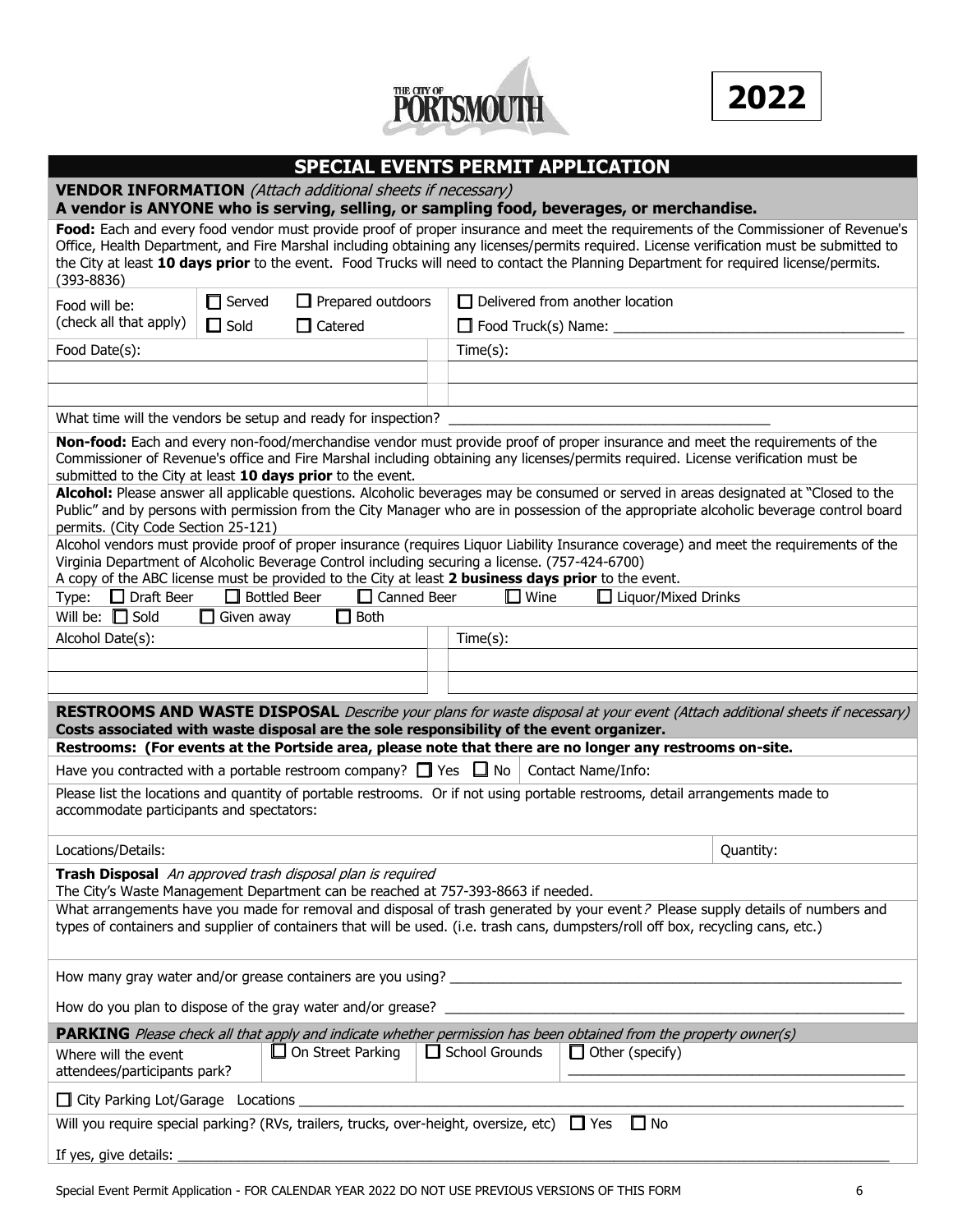



## **SPECIAL EVENTS PERMIT AGREEMENT**

I \_\_\_\_\_\_\_\_\_\_\_\_\_\_\_\_\_\_\_\_\_\_\_\_\_\_\_\_\_\_\_\_\_\_\_\_\_\_\_\_\_\_\_\_\_\_\_\_\_ on behalf of \_\_\_\_\_\_\_\_\_\_\_\_\_\_\_\_\_\_\_\_\_\_\_\_\_\_\_\_\_\_\_\_\_\_\_\_\_\_\_\_\_\_\_\_\_\_\_\_\_\_

(Print Applicant Contact Name) (Print Organization/Group Name)

- agree to abide by the following Special Event requirements: 1. All pre-event determined fees shall be paid at least two weeks prior to event. I agree to pay any costs determined after the event immediately upon receipt of invoice.
- 2. **Certificate of Insurance and Additional Insured Endorsement** page must be provided to the City **30 days prior** to the event date. The applicant shall at its own cost and expense furnish a policy or policies for property damage or bodily injury in the amount specified by the City's Risk Management Department and to submit it to the City **30 days prior** to the event date. The City of Portsmouth **MUST** be listed as an Additional Named Insured with the proper endorsement included. **\_\_\_\_\_\_\_\_ (initial)**
- 3. In accordance with City Code, solicitation of contributions outside of event area is not permitted. **(City Code Section 25-98) \_\_\_\_\_\_\_\_ (initial)**
- 4. To develop a comprehensive security plan in conjunction with the Portsmouth Police Department.
- 5. City property shall not be removed from the premises including but not limited to benches, trashcans, tables, chairs, fencing, signs, etc.
- 6. Premises will be left in as good a condition as received except for reasonable wear and tear. All trash will be disposed of properly within 12 hours of the end of the event. I accept responsibility for any damages that might occur during the period of use.
- 7. To comply with all laws, rules, and regulations of the federal, state, and city governments governing operations and conduct on City property.
- 8. In accordance with City Code Section 2-3, the City shall not lease or grant any privilege or right of any kind to use any public property, including land, buildings or other facilities, to any person or organization which discriminates in its offering of goods, services, facilities, privileges, advantages, accommodations, memberships or activities on the basis of race, color, religion, national origin, disability or sex. In the event such discriminatory policy or practice is discovered after execution of an agreement, the agreement shall be void. And the Event Permit will be revoked.
- 9. This permit agreement may be terminated by the City of Portsmouth at any time upon finding of a violation of any rule, ordinance, and/or condition of the permit or upon good cause shown.
- 10. For myself and any other persons, organizations, firms, and corporations sponsoring the event, which is the subject of this permit application, jointly and severally, hereby contract and agree to pay all costs of services provided by the City of Portsmouth, in support of said event.
- 11. For myself and any other persons, organizations, firms, and corporations sponsoring the event which is the subject of this permit application, jointly and severally, hereby contract and agree to indemnify, defend and hold harmless the City of Portsmouth, its officers and employees, against all claims, loss or liability from any claim or suit arising or alleged to have arisen from any act or omission of said applicant, its agents, invitees or other sponsor in connection with said event.
- 12. The facility/area is provided in an "as is" condition. The event organizer assumes all responsibility for the security and safety of all participants and spectators of the event.
- 13. I understand that the City of Portsmouth has no responsibility for equipment and/or items of personal property at the location at any time.
- 14. Any misrepresentation or deviation from the final permit conditions will result in immediate revocation of the permit and halting of the event.

| I have read and understand the Special Events Permit Agreement terms and conditions<br>and I agree to be bound by said terms and conditions.<br>I certify that the information I provided is accurate to the best of my knowledge. |                                                                                      |  |  |  |  |  |
|------------------------------------------------------------------------------------------------------------------------------------------------------------------------------------------------------------------------------------|--------------------------------------------------------------------------------------|--|--|--|--|--|
|                                                                                                                                                                                                                                    | Date:                                                                                |  |  |  |  |  |
| (Authorized Representative)                                                                                                                                                                                                        |                                                                                      |  |  |  |  |  |
|                                                                                                                                                                                                                                    |                                                                                      |  |  |  |  |  |
|                                                                                                                                                                                                                                    |                                                                                      |  |  |  |  |  |
|                                                                                                                                                                                                                                    | Please make a copy of this application for your records, as copies are not provided. |  |  |  |  |  |